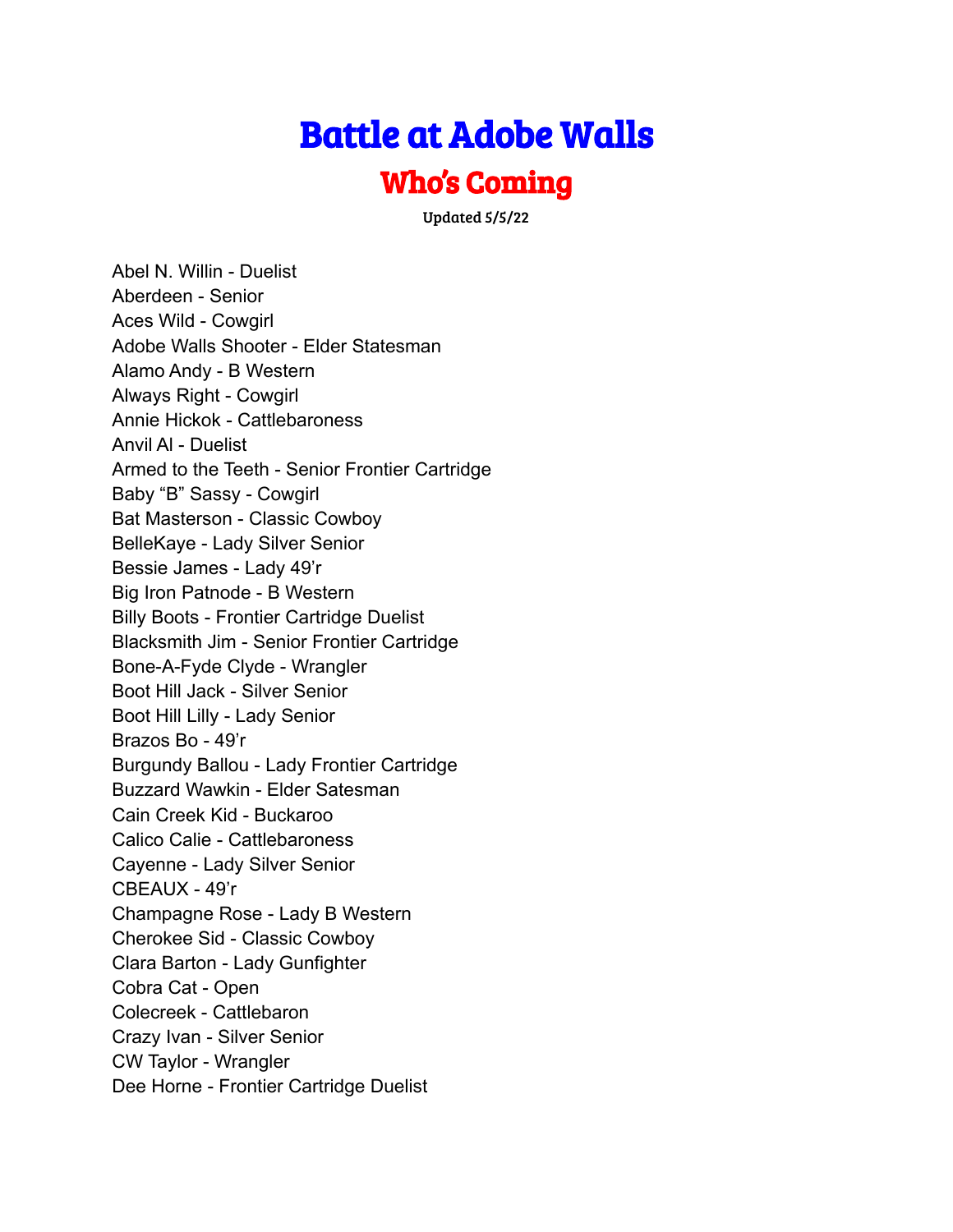Della - Lady Senior Denton Dancer - Duelist Desert Eagle - Frontier Cartridge Diamond Blaze - Cowgirl Diamondback Daisy - Lady Wrangler Dillon Blue - Wrangler Dirt Dart - Outlaw Dirt Hill Bill - Duelist Dixie LeAnn Delight - Lady Wrangler Dixon Creek - 49'r Doc Roja - Lady Wrangler Double Dutchess - Lady B Western Dr. Dust - Wrangler Dusty Tooms - Gunfighter El Vacquero Guapo - Cowboy Eli Blue - Classic Cowboy Fast Fingers - El Patron Fast Hammer - Silver Senior Finn DeLuxe - Lady Wrangler Flat Top Okie - Duelist Flossie - Cattlebaroness Four Aces - B Western Frosty Mac - Classic Cowboy Hairtrigger Hayes - Duelist Half-a-Hand Henri - Lady Gunfighter Happy Shootzmore - Frontier Cartridge Gunfighter Harry Trigger - Silver Senior Hickup - 49'r High Plains Smokey - Elder Statesman Highland Scottie - Lady Senior Hillside Hannah - Lady 49'r Howlin Wolf - Frontier Cartridge Idaho Grizz - Senior Ima QuikShot - Lady Senior Ivy Wild - Lady Frontier Cartridge Jackobite Jack - 49'r Jax T - Classic Cowboy Jaypaw Sparks - 49'r Jim Miller - Cattle Baron John Henry Ledbetter - Elder Statesman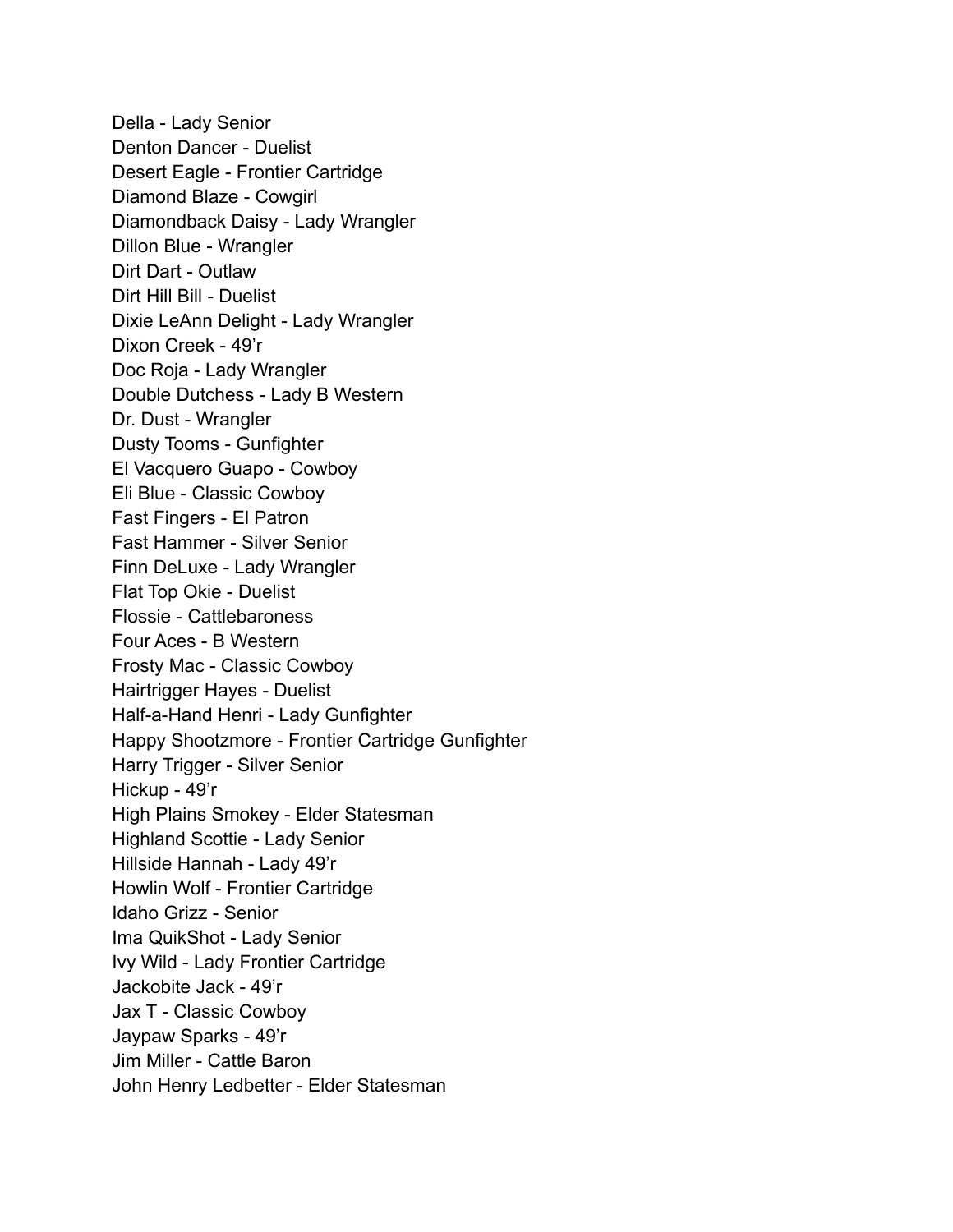Johnny to the Nines - Classic Cowboy JW Bones Kid Rich - Outlaw Kid Ricky Bobby - Gunfighter Kid Wolf - Junior Boys Knot Hardly Dunn - Cattle Baron Lever Action Kid - Buckaroo Lil Chickadee - Grande Dames Luscious Loralei Mad Dog Too - El Patron Marshal Shorty - Cowboy Medicine Creek Kid - Duelist Missouri Mae - Lady 49'r Mojo Rising - Wrangler Mrs. Slick Shot - Lady Silver Senior Okie Fenokie - Lady Duelist One Chance Fancy - Lady Wrangler Panhandle Cowgirl - Lady B Western Panhandle Outlaw - Cowboy Panhandle Slim - Wrangler Phantom - Frontier Cartridge Duelist Pinewood Kid - 49'r Pony Soldier - Classic Cowboy Ramblin' Rose - La Patrona Rattlesnake Ryan - Wrangler Reckon - Silver Senior Red Dixon - Lady 49'r Ric-A-D-Split - Frontier Cartridge Ricochet Russell - Frontier Cartridge Rockslide - Frontier Cartridge Rosita Gambler - El Patron Roudy on the Red - Lady 49'r Roy's Creek Dan - Frontier Cartridge Ruby Jo - Cowgirl Ruidoso - Silver Senior Sagebrush Kate - Grande Dames Samuel Bootz - Senior Sassy Boots - Lady Silver Senior Sassy T - Junior Girl Scarlet Rebel - Lady Frontier Cartridge